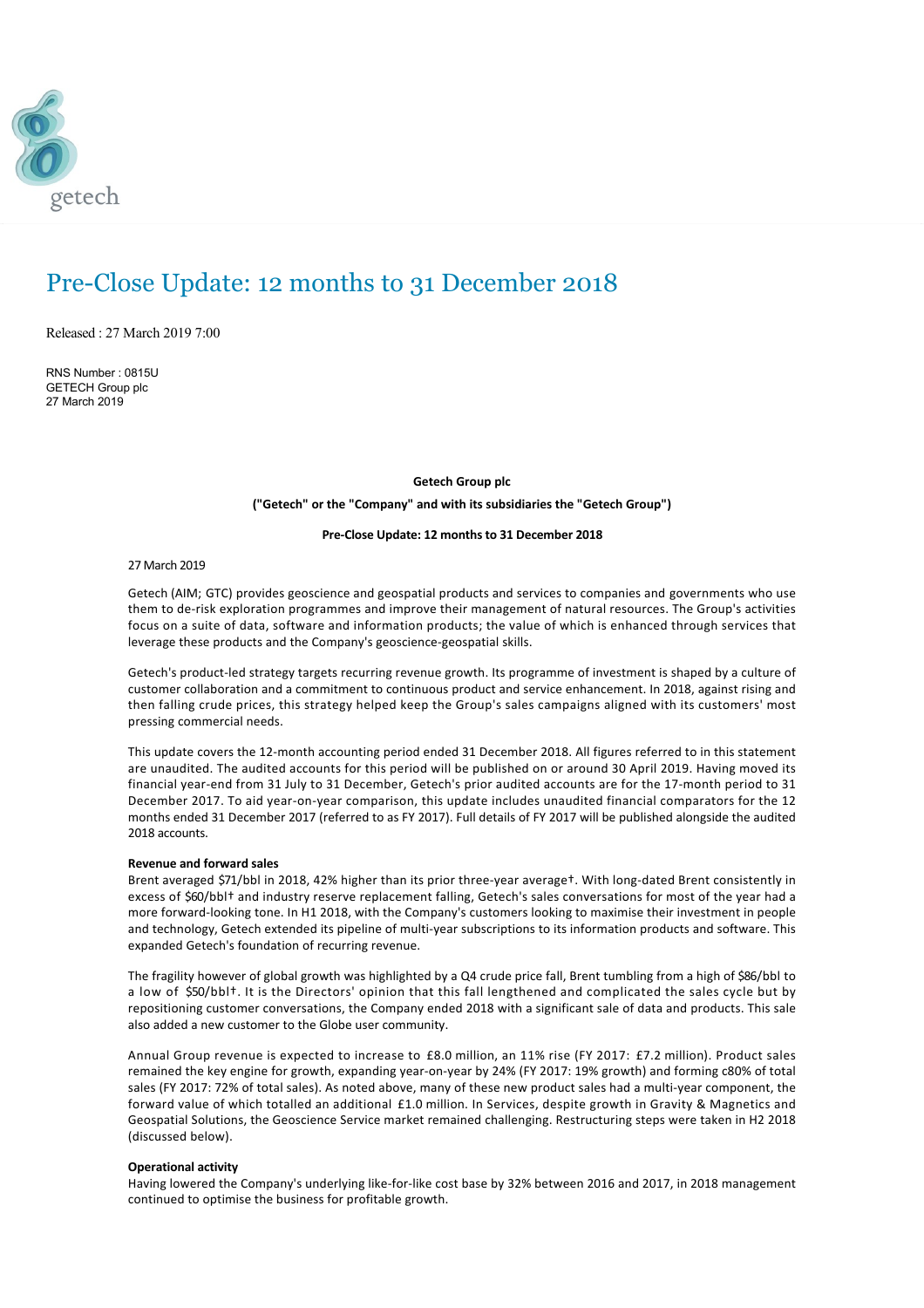Getech strengthened its operations by investing in its people, products and services. The Group added new skillsets to its offering, and new datasets were made available to customers. Globe's expanded content and functionality attracted new users and work was completed on time and to cost.

Updates were delivered to Getech's Global Depth to Basement product and the Company launched Tectonics Online, a new cloud‐based platform through which customers can access Getech's plate‐modelling expertise. Getech's Data Assistant and Exploration Analyst software were both upgraded to ArcGIS Pro, and an Unconventionals Analyst upgrade is scheduled for the spring.

In Services, utilisation grew for the Company's Gravity & Magnetic team and the Geospatial team won a new support contract with a supermajor and expanded its work in the energy infrastructure space to include sub-sea power cabling and terrestrial pipeline projects. Both teams delivered revenue and profit growth but at the divisional level this was offset by a fall in Geoscience Service revenue.

To address the losses in Geoscience Services, in H2 2018 Getech restructured this team, and in October the Company merged its London and Henley offices. The total cost of this restructuring was £0.2 million, and it is expected to deliver a forward annualised fixed cost saving of c£0.5 million per year.

The Geoscience Service team is now more flexible and fully aligned with Getech's activities. Its tendering process has been strengthened and the team are awaiting award decisions on several potentially significant new projects.

#### **Capital investment and cost base \***

Before restructuring costs, Getech's 2018 total cost base is expected to be £7.6 million (FY 2017 £7.2 million). Product investment expanded to approximately £0.9 million (FY 2017: £0.8 million). Fixed costs fell by £0.1m to £6.3 million, whilst variable costs increased by £0.5 million; a key driver of which was a greater weighting of data sales in the H2 2018 sales mix.

# **Cash from operations and EBITDA**

Cash from operations, before changes in working capital and restructuring costs, is expected to total £1.2 million (FY 2017: £0.6 million). In addition, cash R&D tax credits totalled £0.5 million (FY 2017: £0.4 million).

Adjusted for restructuring costs, EBITDA for the year is expected to total £1.2 million (FY 2017: £0.9 million, FY 2017 adjusted for both restructuring costs and inventory impairments).

# **Balance sheet**

During the year Getech refinanced its debt; a long‐term loan that was reaching maturity and secured against the Group's Leeds office. This involved repaying an outstanding sum of £0.63 million and drawing down a new loan facility of £0.95 million.

Cash at 31 December 2018 totalled £1.4 million (31 December 2017: £2.4 million). A fall in cash balances toward the yearend was due to the timing of sales and at 31 December 2018 Getech held a material net receivables balance (current receivables, less current payables) totalling £2.0 million (31 December 2017: £0.2 million).

At year‐end, net cash plus net receivables totalled £2.5 million (31 December 2017: £2.0 million). Excluding long‐term debt, the total rose to £3.3 million (31 December 2017: £2.4 million).

#### **Kitson House update**

In the year Getech placed its Leeds office, Kitson House, on the market for sale. There have been numerous viewings but in the run‐up to Brexit, UK property investment activity has slowed. The capital invested in Kitson House can work harder for shareholders but Getech is also not a forced seller of this asset.

# **2019 activity**

Crude prices have strengthened and stabilised year-to-date† and the breadth of Q1 new sales activity has been greater than in recent years. Balancing this, the lengthening of the sales cycle that emerged in Q4 2018 has persisted into 2019; the Directors believe that customers are cautious over the early release of their exploration and new business budgets. The Company's 2019 sales campaigns and programme of investment are positioned to unlock these conversations ‐ their focus being on the commercial and operational priorities of Getech's customers.

Jonathan Copus, Getech CEO, commented:

*"Despite year‐on‐year improvements in crude prices 2018 customer budgets remained constrained and commercial conditions were volatile. We managed these issues by working closely with our customers and focusing on their most pressing commercial needs. This enabled us to maintain flexibility in our sales conversations, which translated to new customers, growth in revenue and profit, and an extension to our baseline of forward sales. Underpinning this performance is our central ethos ‐ to continuously enhance the practical operational value of our products and services."*

\* Cost base is measured as: cost of sales, administrative costs and development costs capitalised, less depreciation and amortisation, and adjustments for movements in inventories, foreign exchange and non‐cash provisions. These are Getech's cash operating costs.

† Source: Bloomberg, Brent Crude Oil Prices (CO1:COM)

The information contained within this announcement is deemed by the Company to constitute inside information